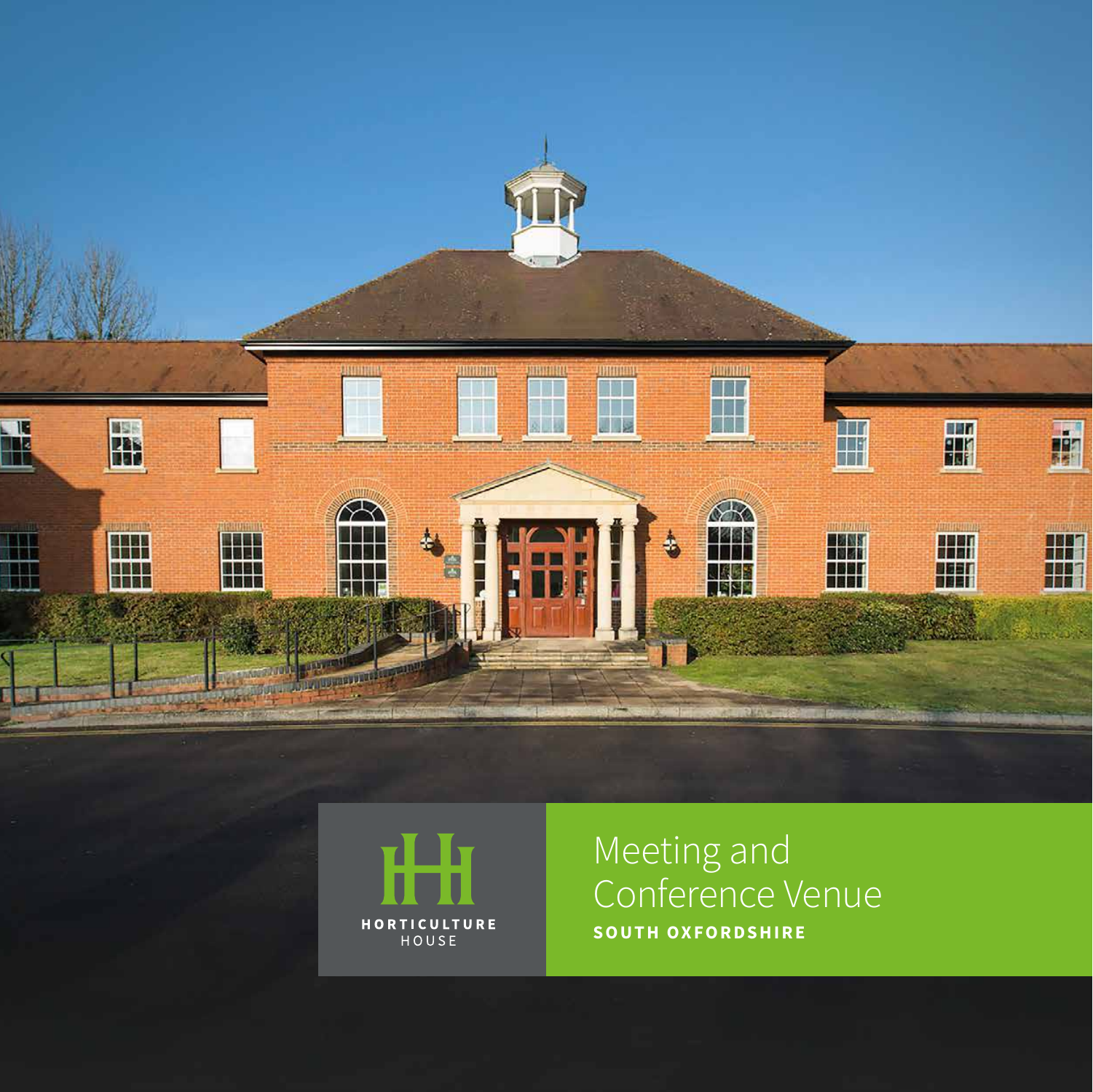

Horticulture House comprises spacious modern facilities with free on-site parking. Recently refurbished to offer a selection of boardroom style meeting rooms which can seat up to 18; as well as a conference room which can seat up to 80 delegates.

All meeting room hire includes:



# Catering

We have a range of catering options available and can cater for any dietary requirements or preferences. Please let us know if you require catering when you request your booking.



# Contact us

If you would like a tour of the facilities or to book a room, please contact us on:

- **T 01235 776195**
- **E bookings@hta.org.uk**
- **W horticulturehouse.co.uk**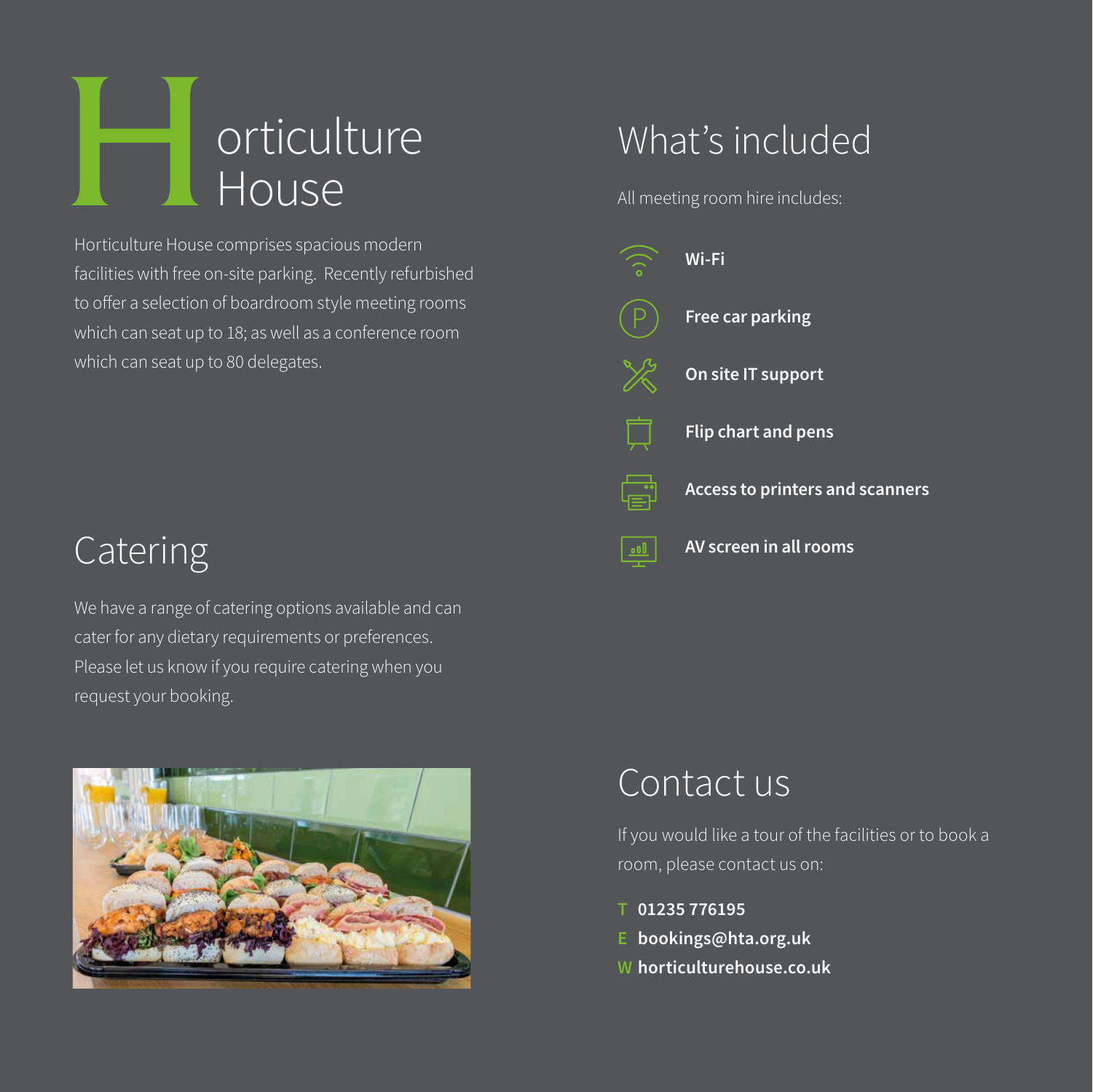#### **Laskett**



| <b>Seating Capacity:</b> | Up to 6 peo        |
|--------------------------|--------------------|
| <b>Room Dimensions:</b>  | $3.2m \times 4.3m$ |
| Half day:                | £85                |
| Full day:                | f140               |

#### **GCA**



| Seating Capacity: Up to 12 people          |      |
|--------------------------------------------|------|
| <b>Room Dimensions:</b> $4.3m \times 6.1m$ |      |
| Half day:                                  | f110 |
| Full day:                                  | £180 |

#### **GIMA**



| <b>Seating Capacity:</b> | Up to 18 people |
|--------------------------|-----------------|
| <b>Room Dimensions:</b>  | - 8m x 5.6m     |
| Half day:                | £120            |
| Full day:                | f200            |

### **Bodnant**



**Seating Capacity:** Up to 80 people **Room Dimensions:** 8.1m x 10.2m Half day: from £120 Full day: **from £200**